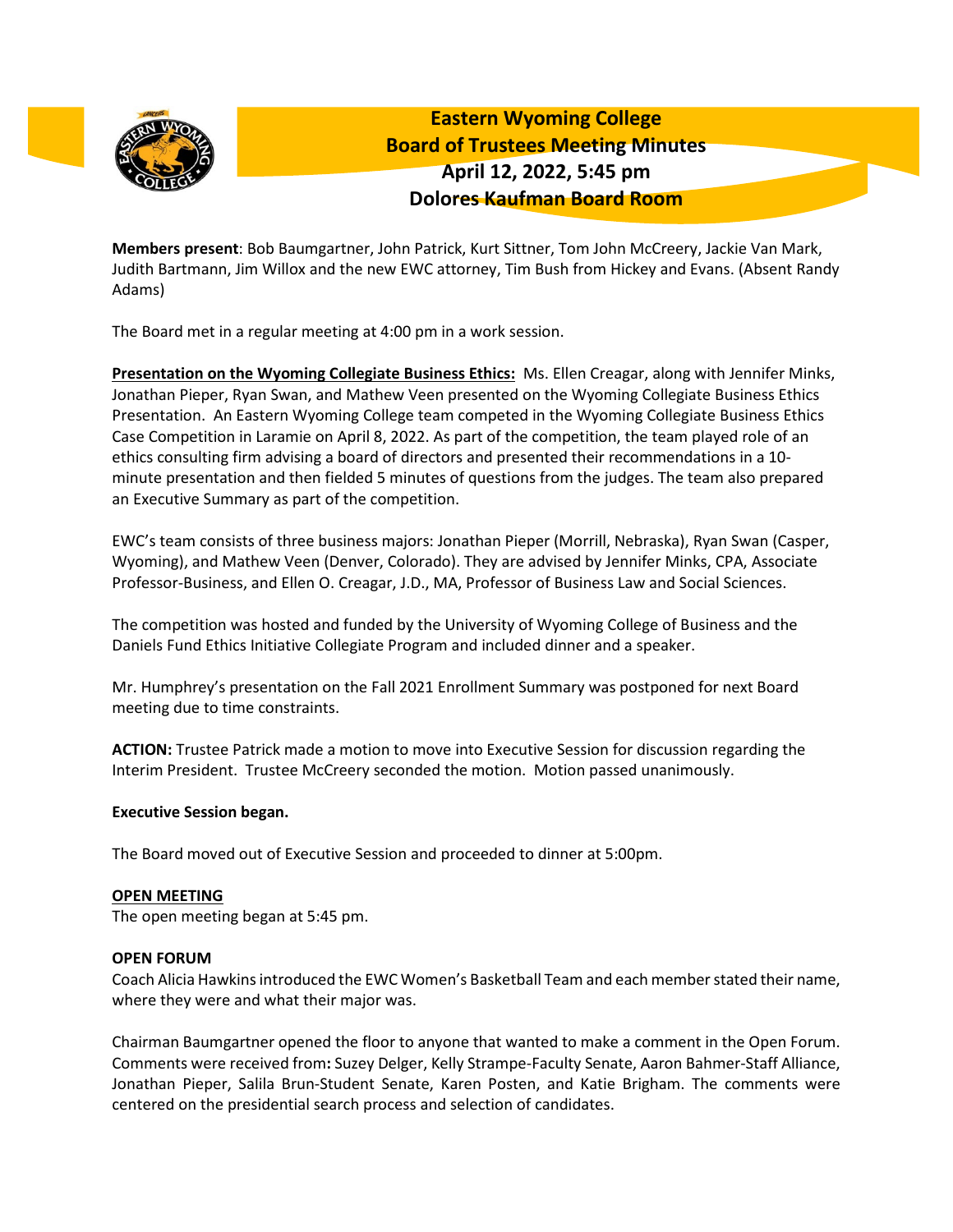**ACTION:** Trustee Patrick made a motion to amend the agenda to allow the Trustees and employees time for discussion about EWC. Trustee Sittner seconded the motion. Motion passed unanimously.

Chairman Baumgartner introduced the new member of the EWC Board of Trustees, Jackie Van Mark and she recited the Trustees Oath of Office.

**ACTION:** Trustee Patrick made a motion to approve the April 12, 2022, Agenda with an additional item of discussion of filling the Interim Presidency and amended the Agenda to include the Executive Session prior to the meeting. Trustee McCreery seconded the motion. Motion. Passed unanimously.

*Comments:* Trustee Patrick addressed the audience in the Boardroom and explained the process and involvement of Gold Hill Associates for the presidential search. He also confirmed that Gold Hill Associates would not be used for the next presidential search and EWC will only pay for expenses incurred, not the full contract amount. Chairman Baumgartner stated if they hired another firm, the process would start from square one and a new timeline would be determined.

#### **PRESIDENT'S UPDATE**

Dr. Travers informed the Board about the Emergency Management MOU between EWC and Wyoming Family and Child Development. On May  $12<sup>th</sup>$ , the Foundation will be taking a group to the Douglas to visit the Campus and Gunsmithing program.

**ACTION:** Trustee Patrick made a motion to approve the April 12, 2022, Consent Agenda, which included: Minutes from the March 8, 2022, Board Meeting, which were amended to include the approval of Trustee Mike Varney's resignation from the Board, minutes from the March 30, 2022 Special Board Meeting, minutes from the March 31, 2022, Special Board Meeting, minutes from the April 4, 2022, Special Board Meeting, and minutes from the April 6, 2022, Special Board meeting. Trustee McCreery seconded the motion. Motion passed unanimously.

Chairman Baumgartner stated that the minutes from the March 8, 2022, meeting will be pulled from the consent agenda to correct an error. The minutes were discussed and amended to include the resignation of Mr. Mike Varney from the Board of Trustees.

**ACTION:** Trustee McCreery made a motion to approve the amended Consent Agenda. Trustee Bartmann seconded the motion. Motion passed unanimously.

**ACTION:** Trustee McCreery made a motion to move into Executive Session to discuss the Interim Presidency. Trustee Sittner seconded the motion. Motion passed unanimously.

### **Executive Session began.**

The regular meeting reconvened and Chairman Baumgartner introduced the new attorney representing Eastern Wyoming College, Mr. Tim Bush from Hickey & Evans Law Firm.

#### **Financial Report**

Mr. Wilkes presented information on the April Financial Report. Mr. Wilkes provided the Board with information regarding the history of salary increases and the proposed State raise for community colleges. Kwin also addressed employees having to pay a percentage of their retirement. Currently, the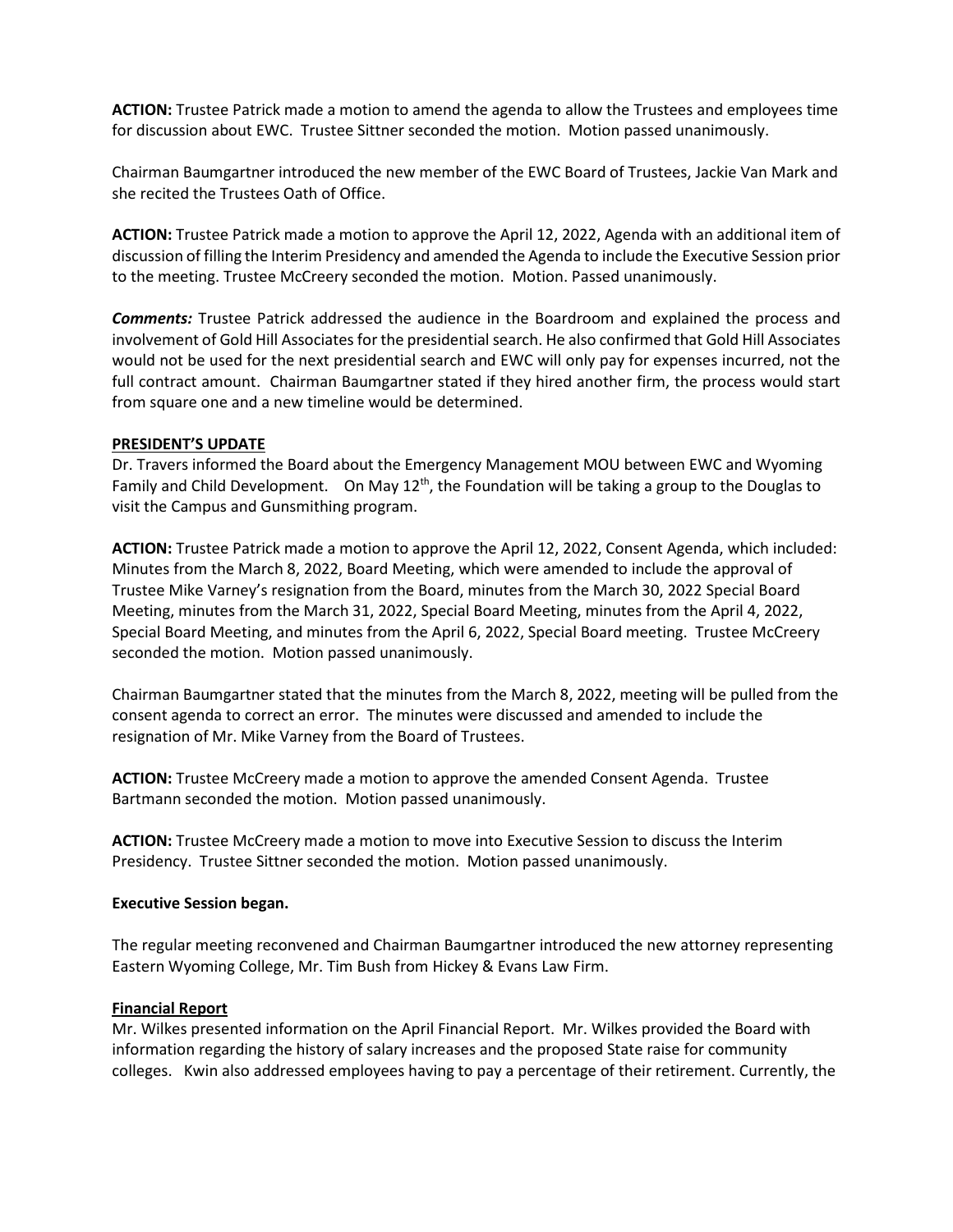College is not under budget cuts at this time, and the College would not instigate employees paying the other percentage that was proposed of their retirement.

# **ACTION ITEMS**

- 1. Trustee McCreery made a motion to approve the April Financial Report. Trustee Bartmann seconded the motion. Motion passed unanimously.
- 2. Trustee McCreery made a motion to approve the scheduled first year payment for Admissions US, LLC, services provided for Radius by Campus Management CRM and Application and the Integration Endpoint in the amount of \$28, 650, due for this year's scheduled payment. Trustee Patrick seconded the motion. Motion passed unanimously.
- 3. Trustee Bartmann made a motion to approve the Emergency Management Memorandum of Understanding between the Wyoming Child and Family Development, Inc. - Torrington Learning Center and Eastern Wyoming College. Trustee McCreery seconded the motion. Motion passed unanimously.

## **INFORMATION ITEMS**

1. Ms. Tami Afdahl updated the Board on Student Services and College Relations. Mr. Jim Rorabaugh stated that housing numbers were higher in applications and deposits at this time. He is working with Sergio Mendez on a Cinco de Mayo celebration in the courtyard. Jim is working with Maddie Bloodgood from GEARUP on a cup cake decorating contest for earth day.

The Athletic banquet was held and was a success. The Casino night had over 120 students in attendance. Zach Smith took students on a ski trip to Snowy Range. Student Services have been working with Roger Humphrey on registering students earlier.

- *2.* Dr. Margaret Farley updated the Board on the Douglas Campus. Margaret presented information on the EDA grant for expansion at the Douglas campus. Bidding for the project will begin in the Fall of 2023, with completion at Fall of 2024.
- 3. Mr. Roger Humphrey updated the Board on Academic Services. Roger is working with a 7 community college consortium focusing on health related fields like medical assistant, med tech and expansion of the CNA programs. There were 500 applications submitted and only 25 are accepted with a 3-year grant to help with startup.
- 4. Mr. John Hansen updated the Board on Institutional Development and the Foundation. The markets turned around in March and investments are holding steady. John helped out with a NCAA watch party for the students. John is working with the Serbia and Ukraine students. There will be upcoming fund raisers for Herman, our Ukraine student, to help raise money for his family and refuges. There is a \$20,000 endowment that the Foundation is going to match. The bicycle project now has 12 bicycles that have been donated. ATEC has been busy holding a dog agility program, and a FFA Speech contest. There was a family parent night at Lincoln with our athletes.
- 5. Mr. Keith Jarvis updated the Board on Construction and Major Maintenance. Keith presented information on the progress of the campus access control and video surveillance, MetaSys network, the fire alarm project, emergency backup generator, activity center chiller, work orders, and labor shortage in the maintenance department.